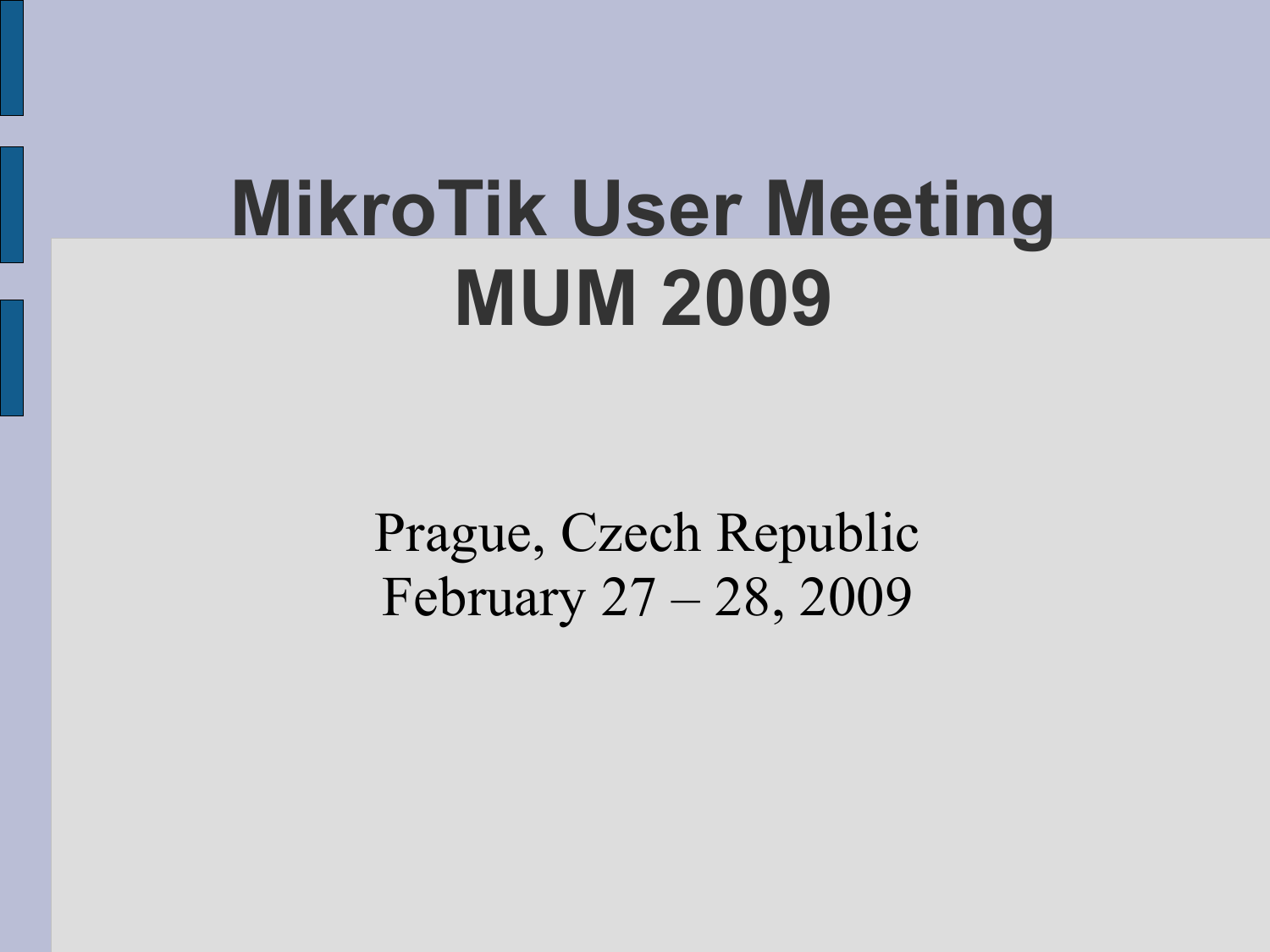## **Meet MikroTik Staff at the MUM**

- Jānis (Sales)
- Edmunds
- Jānis (Technical)
- Māris
- Sergejs
- Normunds
- Uldis
- John
- Arnis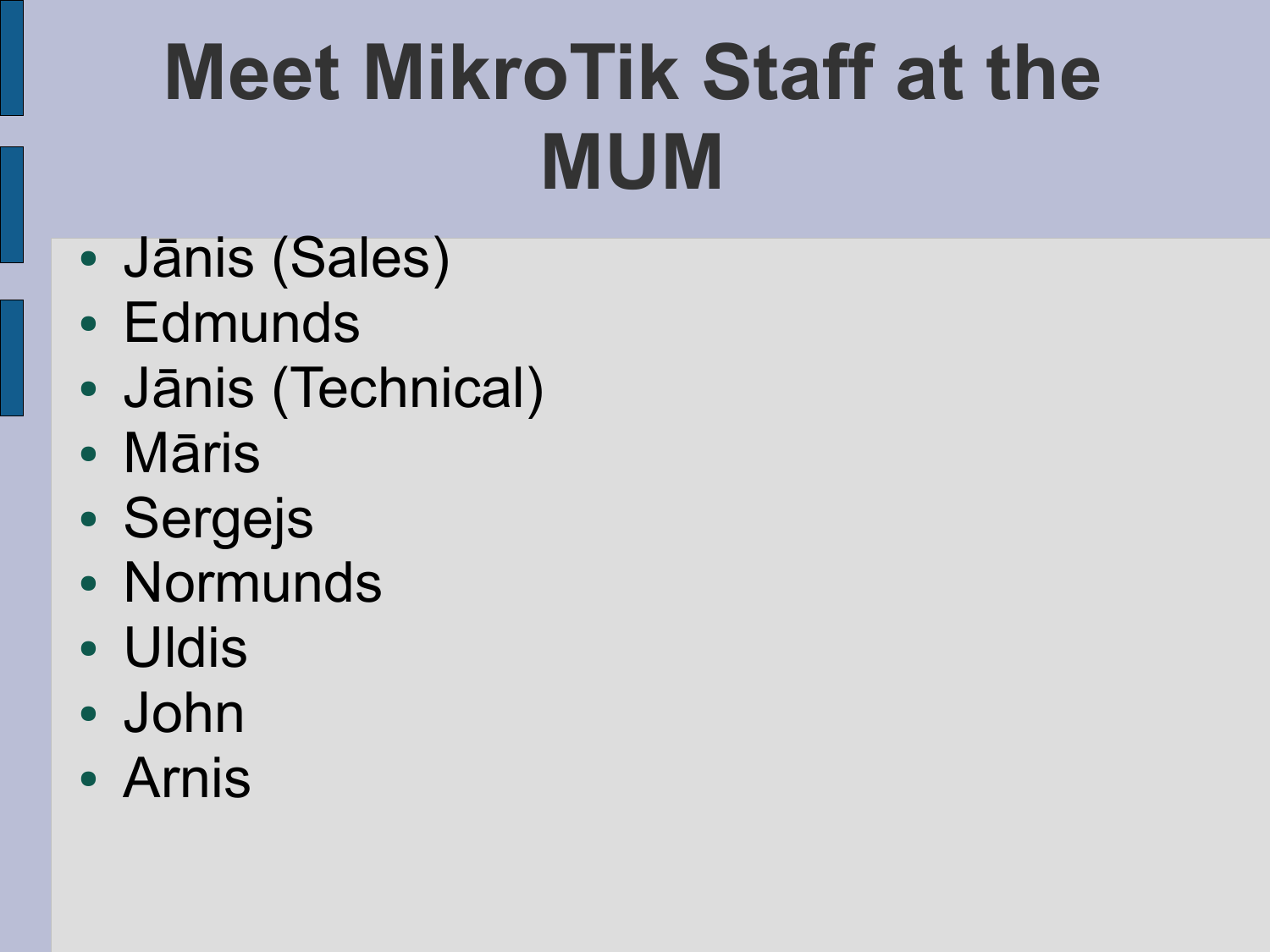# **Meeting Objective**

- Bring together members of MikroTik user community
- Exchange ideas and best practices of using MikroTik products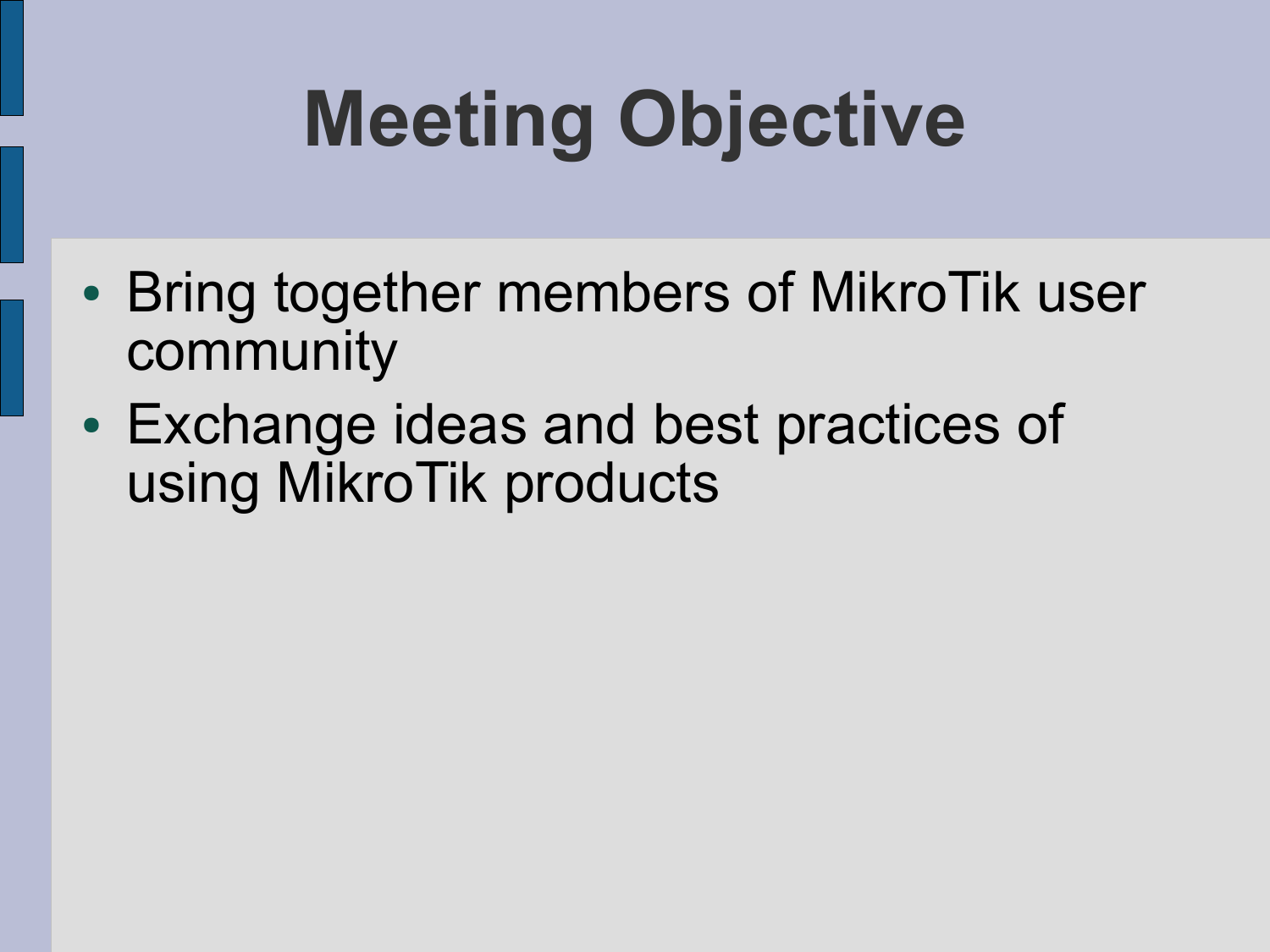# **Housekeeping**

- Wear your badge and T-Shirt at all times!
- Coffee breaks are served next to the hall
- Lunch is from 12:30-13:30 at 2<sup>nd</sup> floor Restaurant
	- take your coupon if you have paid for the MUM participation or used a voucher
	- go to the food court on the 2<sup>nd</sup> floor next to the hotel otherwise
- Smoking areas are on the second floor
- Restrooms are next to the hall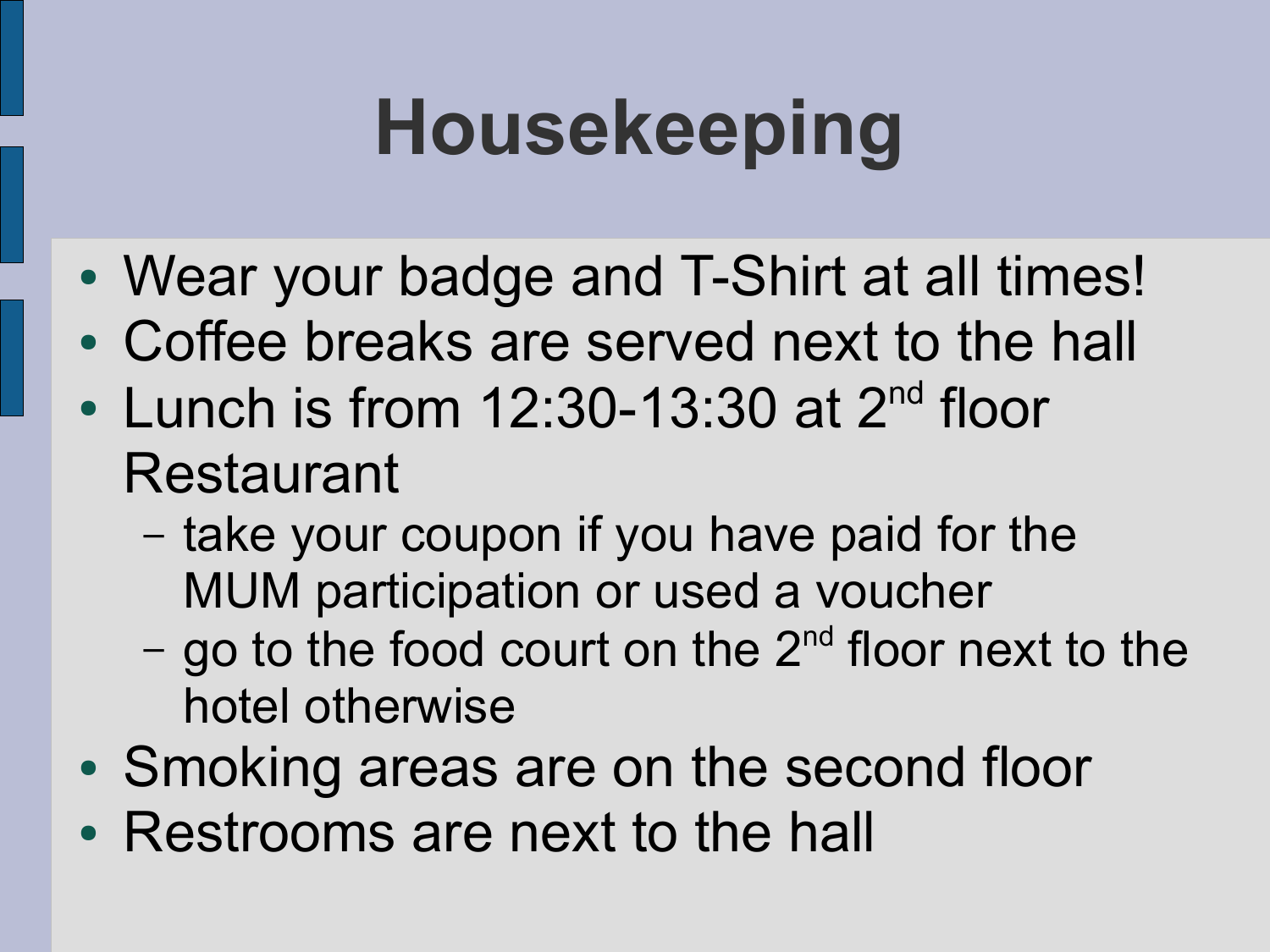# **MikroTik's History**

- Incorporated in 1996
- Active in WISP solutions since 1995
- Wireless ISP Projects around the World
- Since 1997 Development of own Software for Intel (PC) based routing solutions
- Since 2002 Development of own **Hardware**
- 2009: 60 employees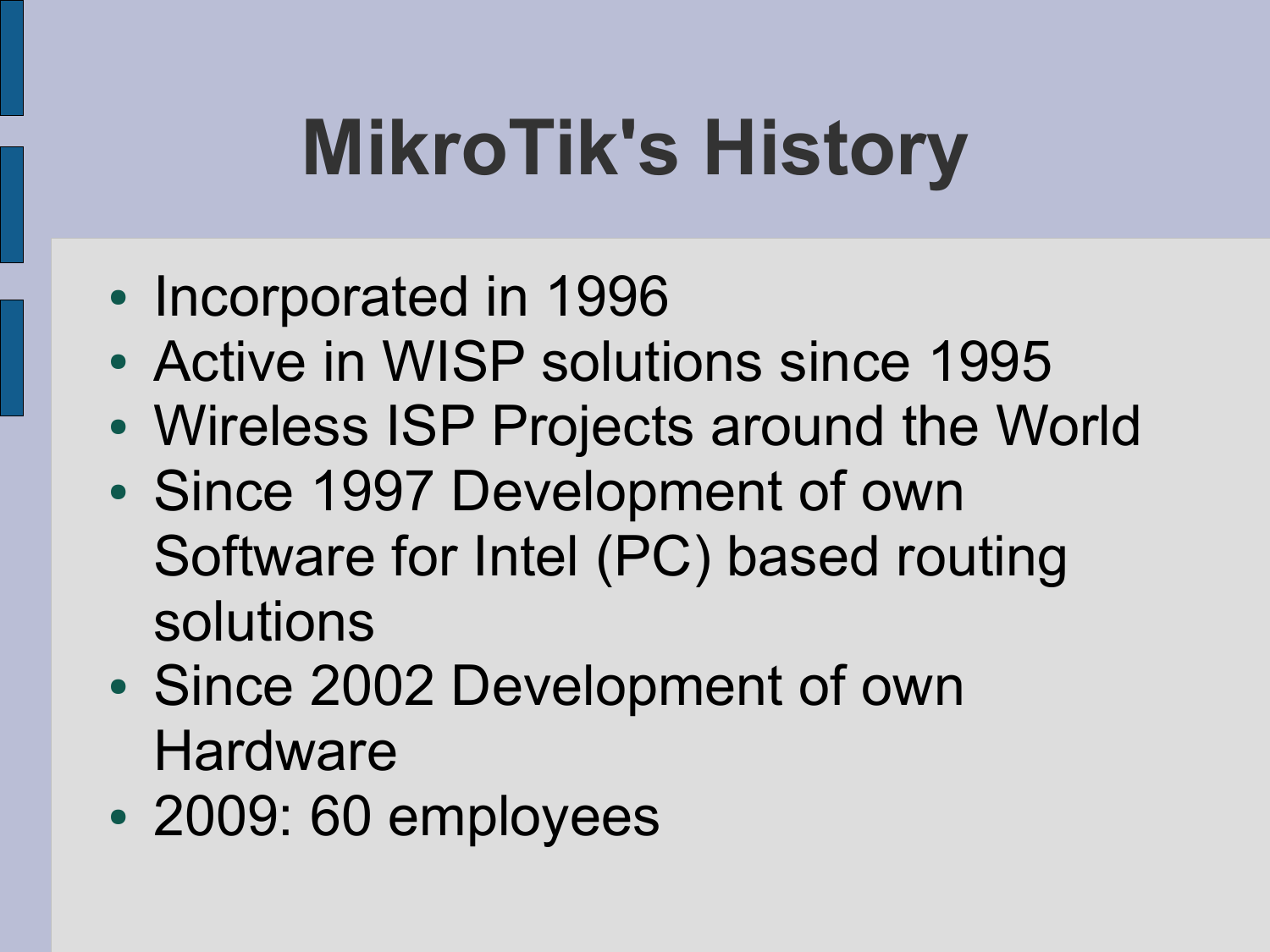### **Where is MikroTik?**

- We are on the World Wide Web at www.mikrotik.com
- Located in Riga, Latvia, Eastern Europe,